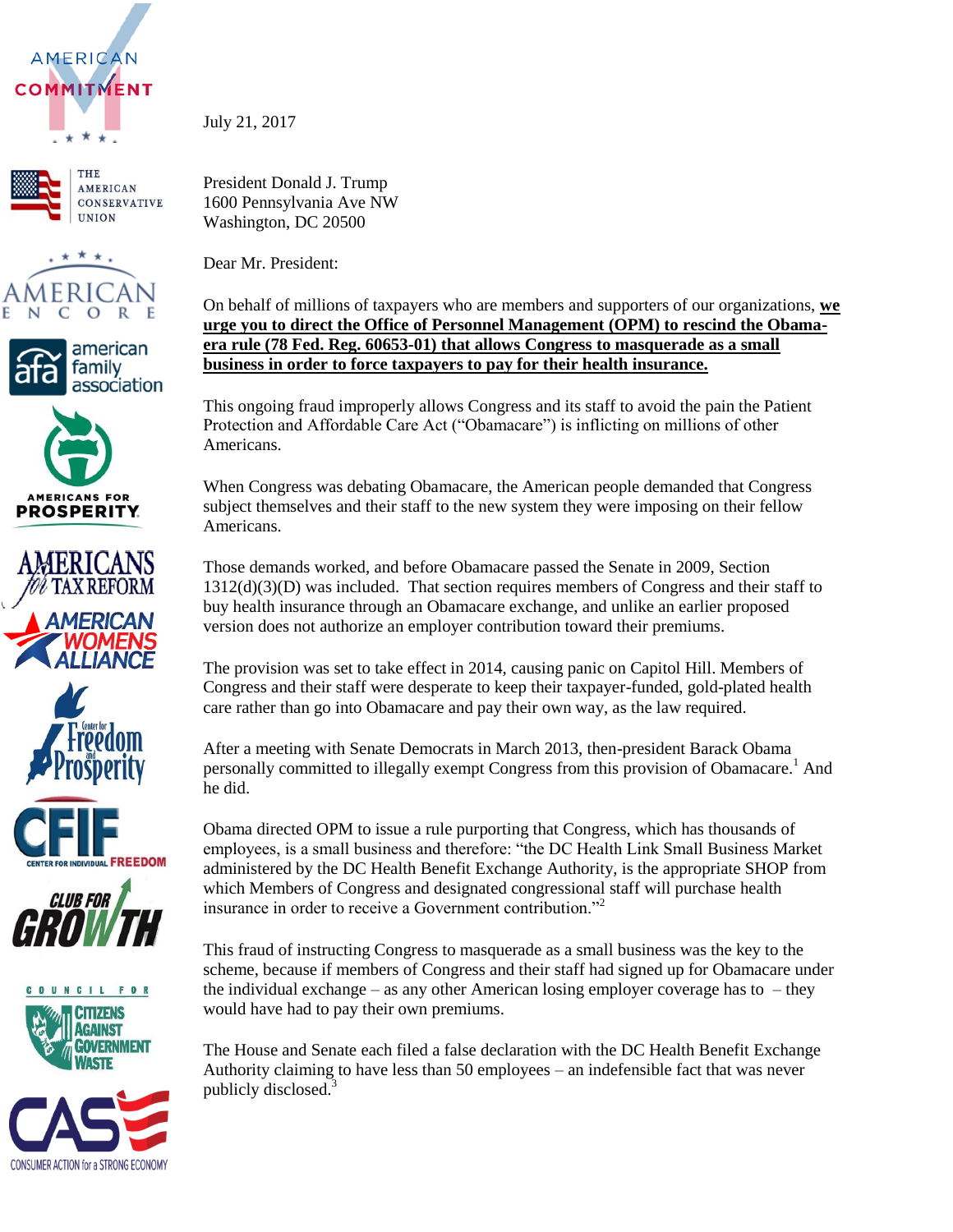



**FAITH & FREEDOM COALITION** 



















**Fortunately, you have the power to end the scheme by directing OPM to rescind the Obama rule and issue a new rule that conforms to the statutory requirement the Congress and their staff pay their own premiums in the individual Obamacare exchange.**

We urge you to do so expeditiously.

Sincerely,

Phil Kerpen President American Commitment

Daniel Schneider Executive Director American Conservative Union

Sean Noble President American Encore

Tim Wildmon President American Family Association

Christine Harbin Vice President of External Affairs Americans for Prosperity

Grover Norquist President Americans for Tax Reform

Gayle S. Trotter President American Womens Alliance, Inc.

Andrew F. Quinlan President Center for Freedom and Prosperity

Jeffrey Mazzella President Center for Individual Freedom

David McIntosh President Club for Growth Thomas Schatz President Citizens Against Government Waste

Matthew Kandrach President Consumer Action for a Strong Economy

Ed Martin President Phyllis Schlafly's Eagle Forum Education and Legal Defense Fund

Patrick Purtill Director of Legislative Affairs Faith & Freedom Coalition

Ryan Ellis Senior Tax Advisor Family Business Coalition

David Bozell President ForAmerica

Jason Pye Vice President of Legislative Affairs FreedomWorks

Nathan Nascimento Vice President of Policy Freedom Partners

George Landrith President Frontiers of Freedom

David Barnes Director of Policy Generation Opportunity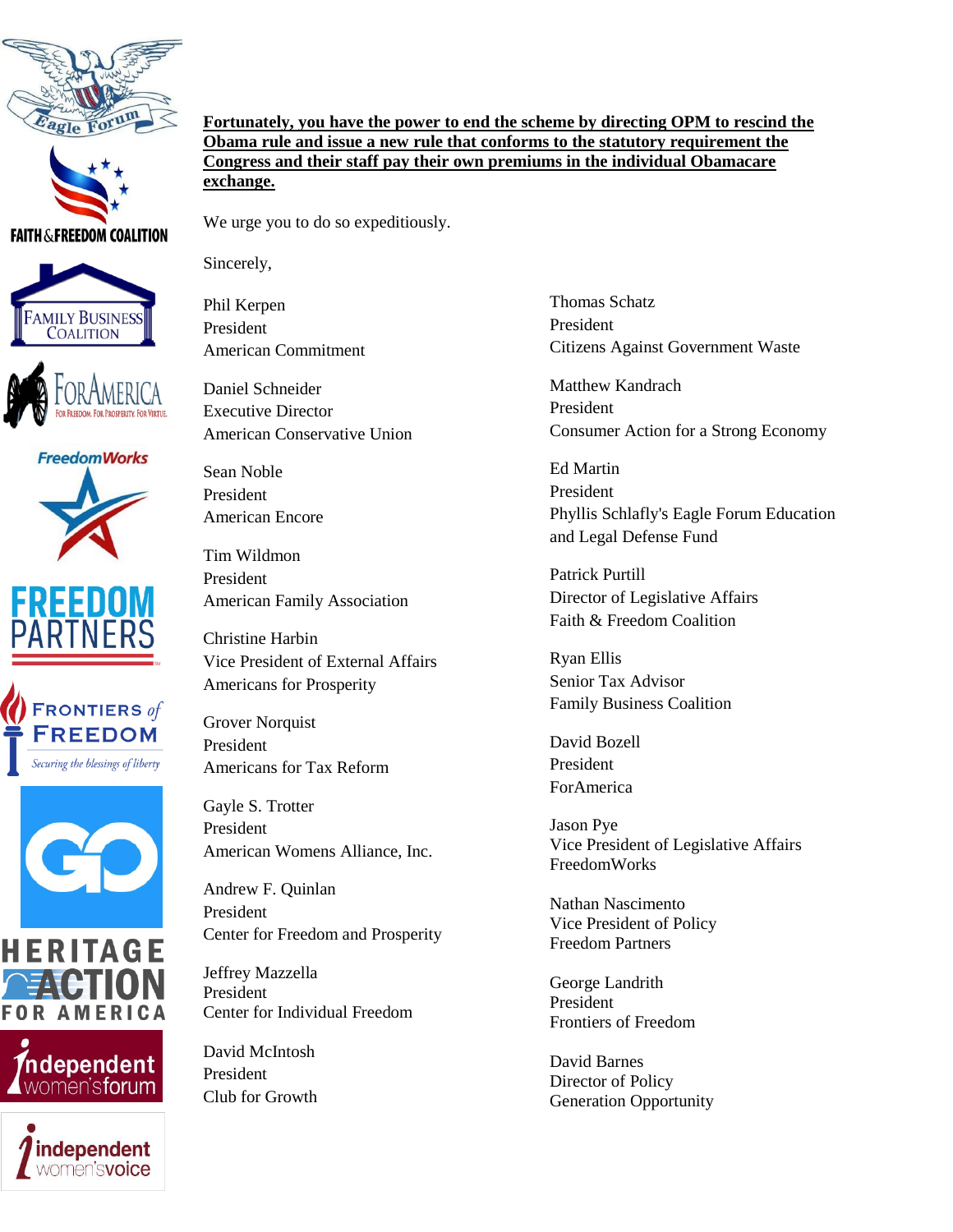





















Michael A. Needham Chief Executive Officer Heritage Action for America

Carrie L. Lukas President Independent Women's Forum

Heather R. Higgins President and CEO Independent Women's Voice

Andrew Langer President Institute for Liberty

Tom Giovanetti President Institute for Policy Innovation

Tom Fitton President Judicial Watch

Seton Motley President Less Government

Gregory T. Angelo President Log Cabin Republicans

L. Brent Bozell III President Media Research Center

David Ridenour President National Center for Public Policy Research

Bob Adams President Revive America PAC

David Williams President Taxpayers Protection Alliance

Judson Phillips Founder Tea Party Nation

Jenny Beth Martin President Tea Party Patriots

60 Plus Association James L. Martin Founder/Chairman

Dean Clancy Partner Adams Auld LLC

Greg Scandlen Senior Fellow Consumers for Health Care Choices

Ginni Thomas President Liberty Consulting

Maureen Blum President Strategic Coalitions & Initiatives LLC

David A. Keene Editor-at-Large Washington Times